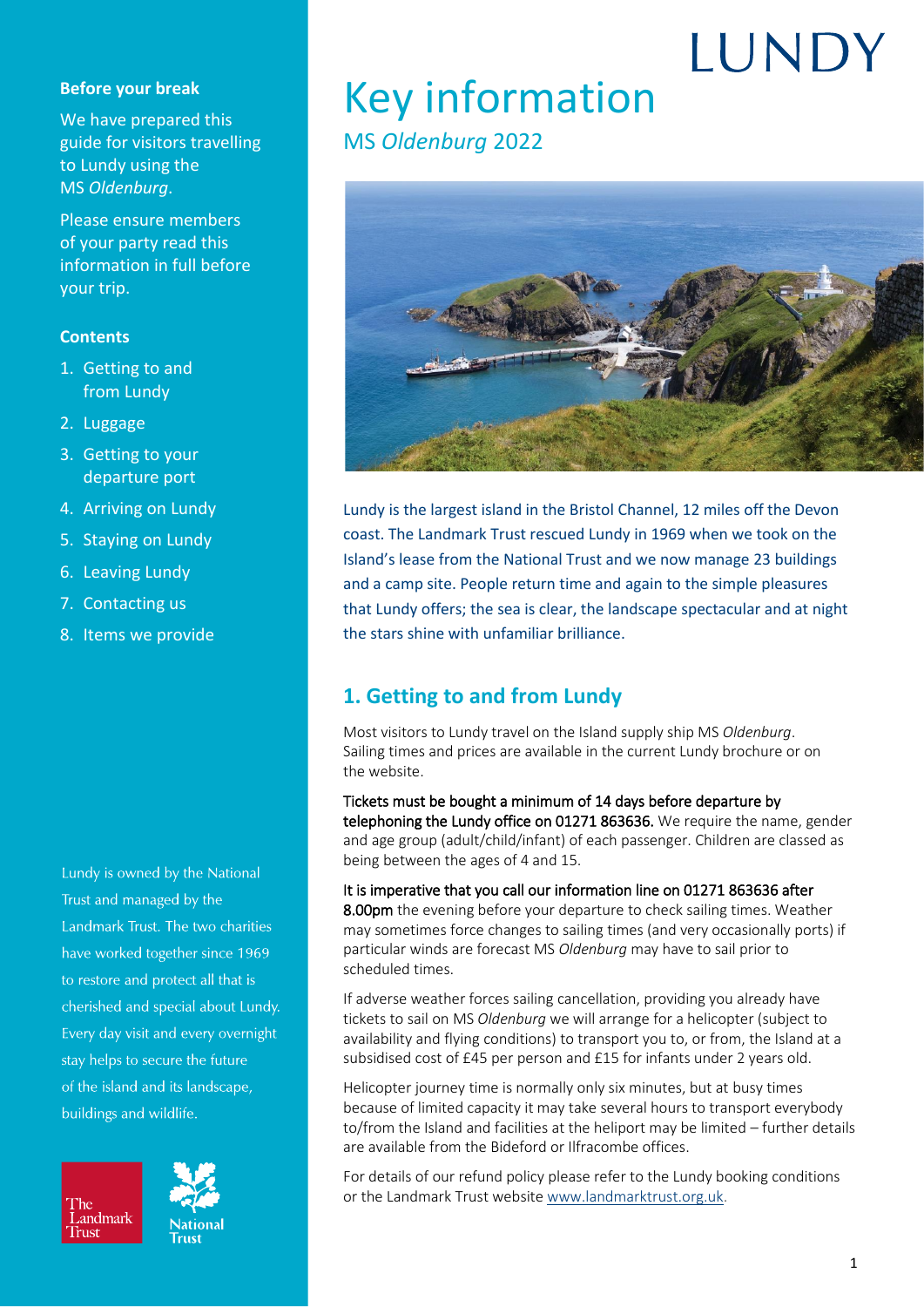## **IIINDY**

Please let the Island know if travelling on your own arranged transport. There is a landing fee of £10 per person (National Trust card carrying members are free). Should you wish us to transport your luggage to the top of the Island, this must be arranged prior to your arrival and there is a charge of £3 per person (minimum charge £20) for this service.

Please be aware we do not operate a cancellation insurance scheme and strongly recommend that you ensure you have your own appropriate cover.

## <span id="page-1-0"></span>**2. Luggage**

- Check-in luggage should be no larger than a standard sized suitcase (75cm x 50cm x 30cm) or a large ruck sack. Weight limit is strictly 20kg per person, no single piece of luggage should weigh more than 20kg if combining luggage allowances. Please note that excess charges will apply for any overweight luggage. Please be aware that we are unable to deliver any case weighing more than 25kg to your property. They will be held in our luggage shed awaiting your collection.
- The maximum size permitted is 75cm x 50cm x 30cm.
- Please ensure luggage is securely packed, compact, not too smart and reasonably waterproof. We will not accept responsibility for damage (unless unequivocally caused by negligence on our part).
- With the exception of hand luggage, all other luggage is carried in the ship's hold and then transferred to the top of the Island before being delivered to your property. At busy times this can take several hours and sometimes your luggage may not be delivered until late afternoon, so please plan your packing accordingly! Please note: We strongly advise that you keep any medication in your hand luggage.
- Climbing equipment must be checked in and carried in the ship's hold. It will be unloaded upon arrival at Lundy.
- If you are considering bringing anything unusual (gas bottles, outboard motors, kayaks etc.) please contact the Lundy Shore Office well in advance of your journey for advice.

| Luggage label colour | Landmark                                                                        |
|----------------------|---------------------------------------------------------------------------------|
| Red                  | Castle Cottage, Castle Keep North, Castle Keep East, Castle Keep South, Hanmers |
| Blue                 | Bramble Villa East, Bramble Villa West, Millcombe House                         |
| Green                | Big St Johns, Little St Johns, The Old School, Government House, The Vestry     |
| White                | Old House North, Old House South, Square Cottage, The Radio Room                |
| Pink                 | Old Light Lower, Old Light Upper, Old Light Cottage, Stoneycroft                |
| Orange               | The Quarters, Tibbetts Lookout                                                  |
| Yellow               | The Barn                                                                        |
| <b>Brown</b>         | Camping                                                                         |

• Please label each piece of luggage with the property name in which you are staying and your name. We provide coloured labels upon check-in at the Shore Office.

### <span id="page-1-1"></span>**3. Getting to your departure port**

Please make sure you arrive at the correct port to check in one hour before departure.

#### **Public transport**

The nearest railway station is Barnstaple and there are regular bus connections from there to Bideford and Ilfracombe.

- For trains call 03457 48 49 50 or visit [www.nationalrail.co.uk](http://www.nationalrail.co.uk/)
- For bus/coach service information call 0871 200 22 33 or visit [www.traveline.info](http://www.traveline.info/)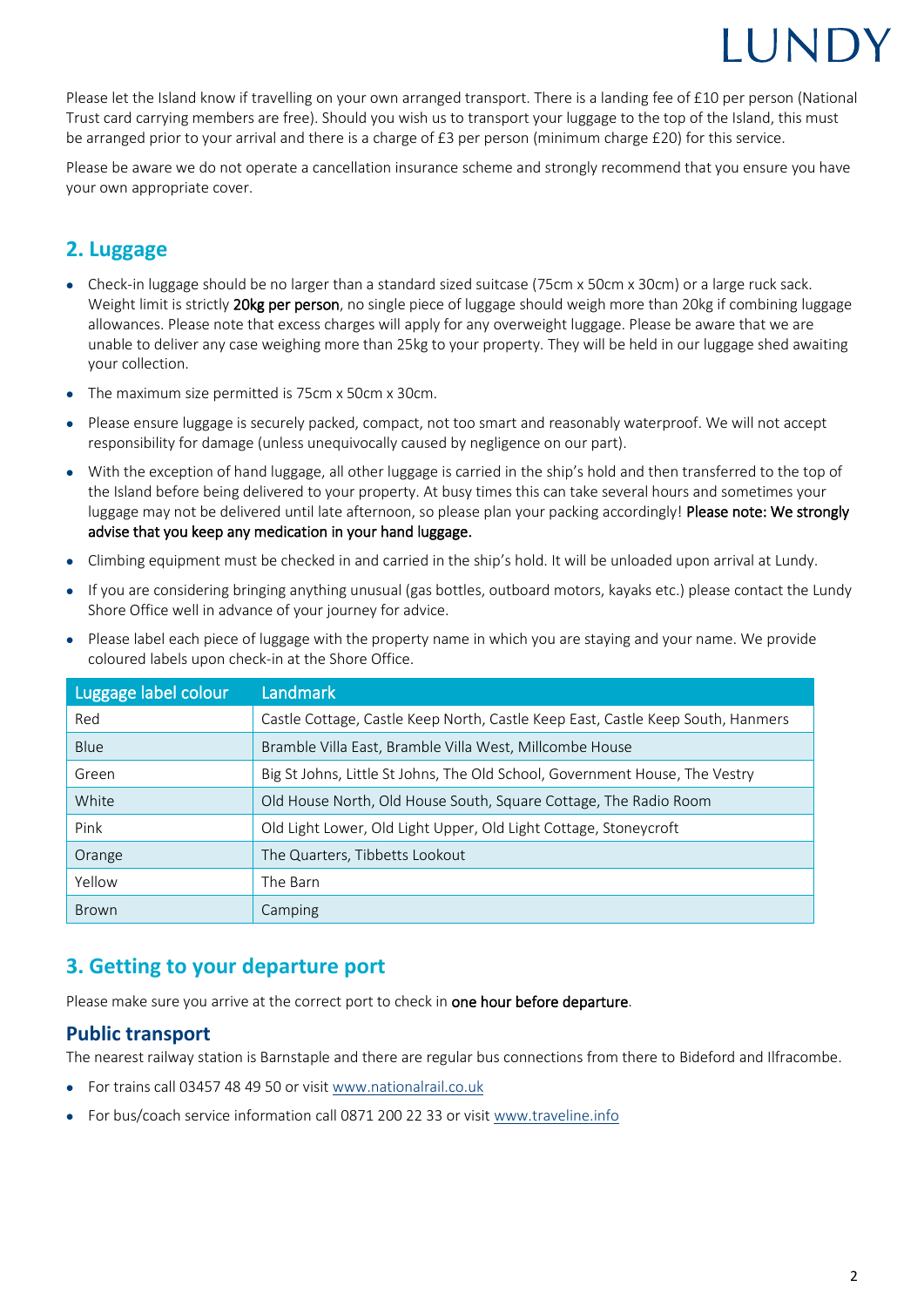# **ILINDY**



## **Bideford**

MS *Oldenburg* berths at Bideford Quay in the centre of town, 250 yards north of the Old Bideford Bridge. The postcode for the Lundy Shore Office in Bideford is EX39 2EY.

#### Car Parking

- Public Parking: Riverbank Car Park (EX39 2QS). You must park in the long stay section located at the far end of Riverbank Car Park on Kingsley Road. Please ensure you are parked beyond machine '3'.
- Paying by cash (7 days maximum): You may use pay and display machines 3 or 4 to purchase long stay tickets at £3.50 per day or £16.00 for 7 days, this service can only be used if you are staying on Lundy for less than 7 nights (You will need the correct change for the machines).
- Paying by card "RingGo" call to book on 01237 402405 and use location code 54508. This service can only be used if you are staying on Lundy for less than 7 nights. If you are staying for 8 or 15 nights, please use location code 54523.
- Please note that these public parking options are valid in Riverbank Car Park Long Stay section only.
- For further information and enquiries please call Torridge District Council on 01237 428700 (Mon-Fri)
- You can book and pay to park in Morrisons car park for any length of staying using <https://www.yourparkingspace.co.uk/>

#### Taxi

• Taxi Number Six 01237 666666 [www.number6taxi.co.uk](http://www.number6taxi.co.uk/)

#### Where to stay in Bideford

Bideford Tourist Information Centre on 01237 477676 can help or below are a number of hotels and guest houses.

The Royal Hotel: 01237 472005 The Corner House: 01237 473722 [cornerhouse@gmail.com](mailto:cornerhouse@gmail.com) Ellerton B&B: 01237 470393 www.ellertonbandb.com

Premier Inn: 0871 527 9564 Old Keepers Cottage: 01237 479113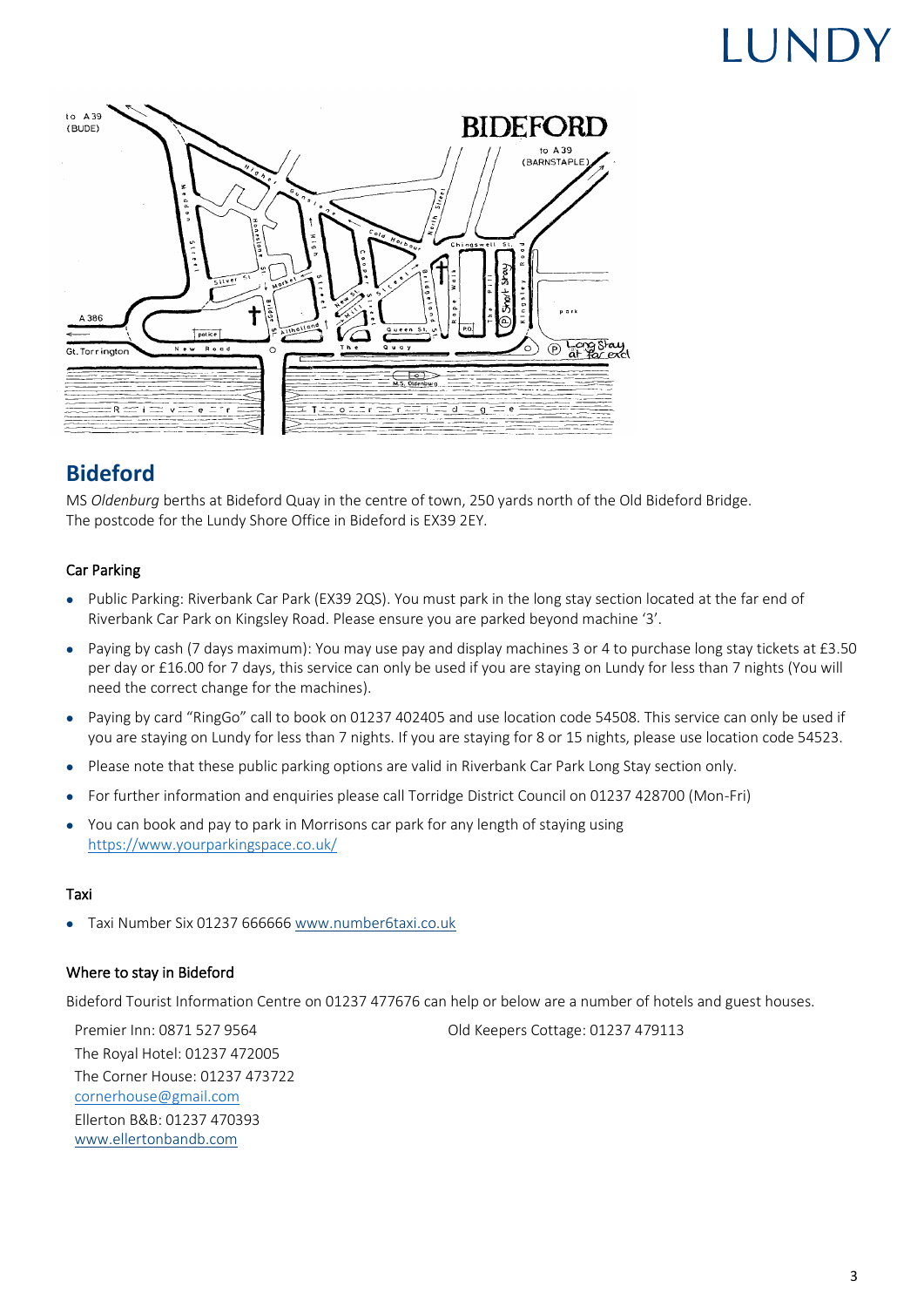# LUNDY



## **Ilfracombe**

MS *Oldenburg* is moored at the pier in Ilfracombe. The postcode of the Lundy Booking Office in Ilfracombe is EX34 9EQ.

#### Car Parking

- Arrangements for private parking must be made beforehand: Alison and Adrian, Mullacott Farm, EX34 8NA. Please call 01271 866877 direct to book.
- $\bullet$  To pay by credit/debit card on the **day of departure only**: 'RingGo' is available for the public car parks. The telephone number is 01271 823825, the car park ID is 3630 for Larkstone Lane (EX34 9QG) and 3636 for Hillsborough. (EX34 9QJ).
- The 4 and 7 day season tickets can be purchased online using [4 and 7 day permits \(northdevon.gov.uk\)](https://linkprotect.cudasvc.com/url?a=https%3a%2f%2fwww.northdevon.gov.uk%2fparking%2fparking-permits%2f4-and-7-day-permits%2f&c=E,1,xUu0C02b58VYmxEuUcDgiziNPtCujQxJ6xoay16_UN-kvOvF2LJWak29ehpyRnT1_fOTZ9XWEOOHV2yFGnd-TqGVN67CJl8Vp6fmer8OUUlUXH9aEkyl9LGQ&typo=1)
- The customer will need to register for a Permit Smarti account. If you are staying for a week, we would suggest purchasing two 4 day permits.
- The Pier Car Park is Short Stay only. Please do not park here if you are staying on Lundy.
- Please refer t[o www.northdevon.gov.uk](https://www.northdevon.gov.uk/parking/parking-permits/visitor-and-tourist-permits/4-and-7-day-permits/) for the most up to date charges.

#### Taxi

• "A" Taxis 01271 865321, Fast Lane Taxis 01271 866776 or Mike's Taxis 01271 268434

#### Where to stay in Ilfracombe

Mullacott Farm: 01271 866877

Ilfracombe Tourist Information Centre on 01271 863001 can help or there are several hotels and guest houses in the area. The accommodation in bold below offer parking to Lundy visitors if overnight accommodation is booked. Book direct for best rates.

<span id="page-3-0"></span>

| Varley House: 01271 863927       | Laston House: 01271 867754   |
|----------------------------------|------------------------------|
| Epchris Hotel: 01271 862751      | Acorn Lodge: 01271 862505    |
| Ilfracombe Carlton: 01271 862446 | Harcourt Hotel: 01271 862931 |
| Cairn House: 01271 855555        |                              |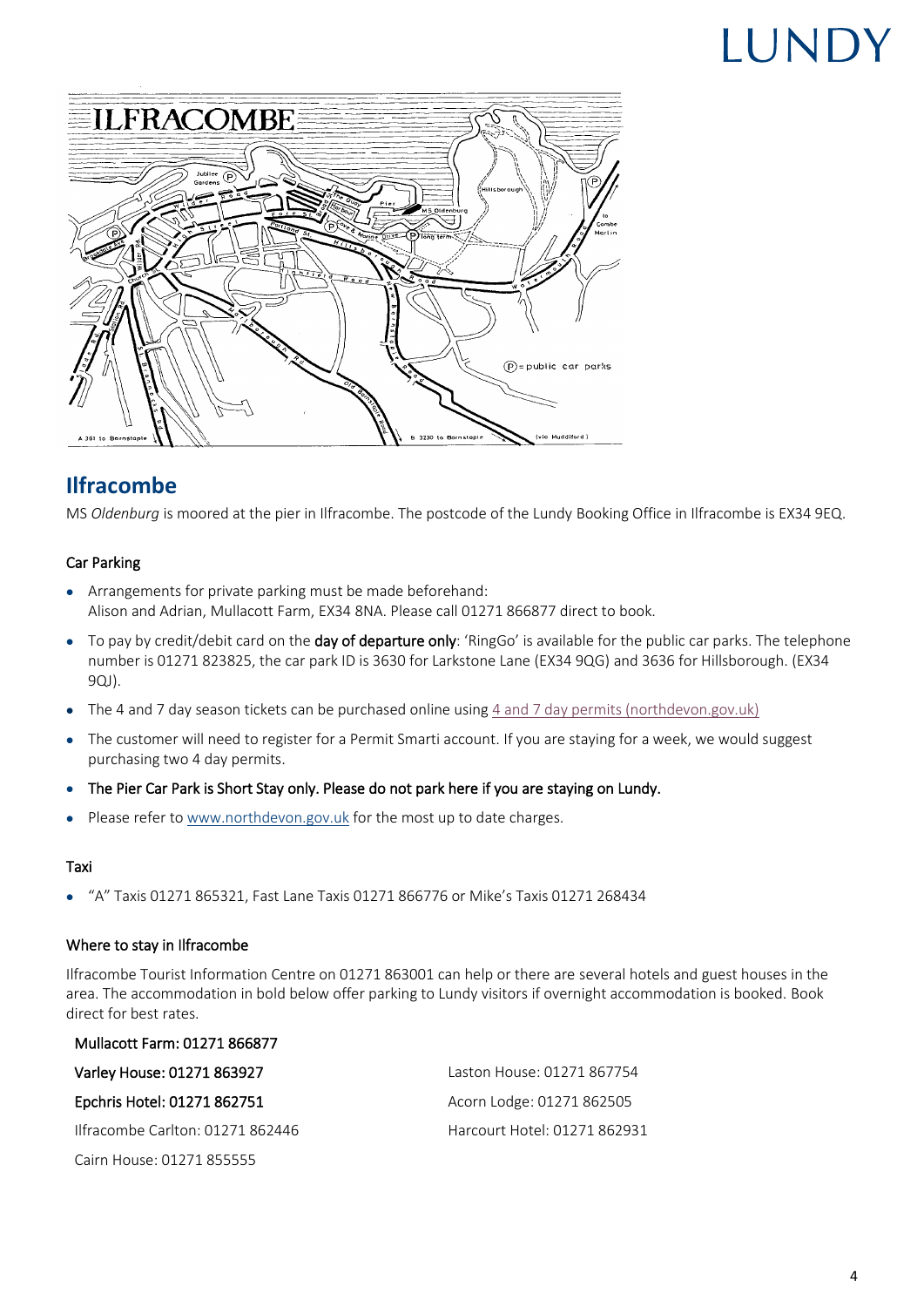# IIIND'

## **4. Arriving on Lundy**

- On arrival, please make your way to the top of the Island and report to reception beside the Marisco Tavern where you will be advised when your property is likely to be ready.
- Please be patient, departing visitors may have only recently left and our housekeepers need time to prepare the property for you. On busy days this could take up to six hours, though it will normally be less.
- Whilst waiting you are free to explore the Island, visit the General Stores, or wait in the Tavern.

## <span id="page-4-0"></span>**5. Staying on Lundy**

• Marisco Tavern: The Tavern serves a selection of dishes for breakfast, lunch and dinner. Vegetarian meals are always available and other dietary needs can be catered for, please speak to the chef. Times for meals are displayed on a notice board and the Tavern is open throughout the day for homemade cakes and hot and cold drinks.

Please note that the use of mobile telephones, personal electronic devices and laptop computers are not allowed in the Tavern but may be used in The Wheelhouse. Be aware there is a fine of £1 which goes towards the Lundy fund if your device is heard in the Tavern! Please ensure devices are switched to silent and put away.

- General Stores and Tavern tabs: Both the Tavern and the store will be happy to open an account for the duration of your stay. Accounts should be settled by 11.00am on the day of your departure. Payment can be made by card (Visa/MasterCard).
- General Stores: The store stocks a wide range of food along with toiletries, household goods, souvenirs and fuel for fires, therefore there is no need to bring your own supplies. Fresh produce is replenished on helicopter days. Wines, beers and spirits are available from both the store and the Tavern.

If you decide to place an advance order for groceries, please email or post your list to [shop@lundyisland.co.uk](mailto:shop@lundyisland.co.uk) or Lundy General Stores, Lundy Island, Bideford, Devon EX39 2LY. Please place your order with us at least 14 days before your arrival date to allow us to order in and prepare items as necessary. Include the name of your property, your date of arrival and departure, and your name and contact number/email address. If we don't stock any of the items you require, we will reply suggesting alternatives.

Your order will be delivered to your property along with your luggage on your day of arrival, usually before 4.00pm. Should you have any special dietary requirements we recommend you contact the store by email or on 01237 431833 ext. 291 well in advance of your arrival.

#### The General Stores operates a grocery collection service, please enquire on arrival.

The store will be open all day on your day of arrival until all customers are in their properties. Opening times will vary during your stay and they are displayed in the window and on the Tavern notice board.

- **Telephone:** There is a public payphone in the Tavern.
- Mobile devices: Mobile coverage on the Island is variable.
- Internet access: Please be aware that there is presently no public internet access on Lundy. It is however possible to pick up a 4G signal depending on weather and coverage. Visitors should check coverage with their service providers.
- Electricity: The Island's diesel generators provide electricity between about 6:30am and midnight, so please bring a torch. Please do not bring any mains powered equipment because our electrical supply is limited.
- Cots: Folding cots and highchairs are available; please contact the Island well in advance of your arrival to arrange this. Cot linen is not provided.
- Linen: We provide duvets, pillowcases and towels for all properties.
- Dogs: Lundy is a working farm, so no dogs (other than assistance dogs) or other pets are permitted.
- Smoking: Smoking is not permitted on board the ship or in any of our properties.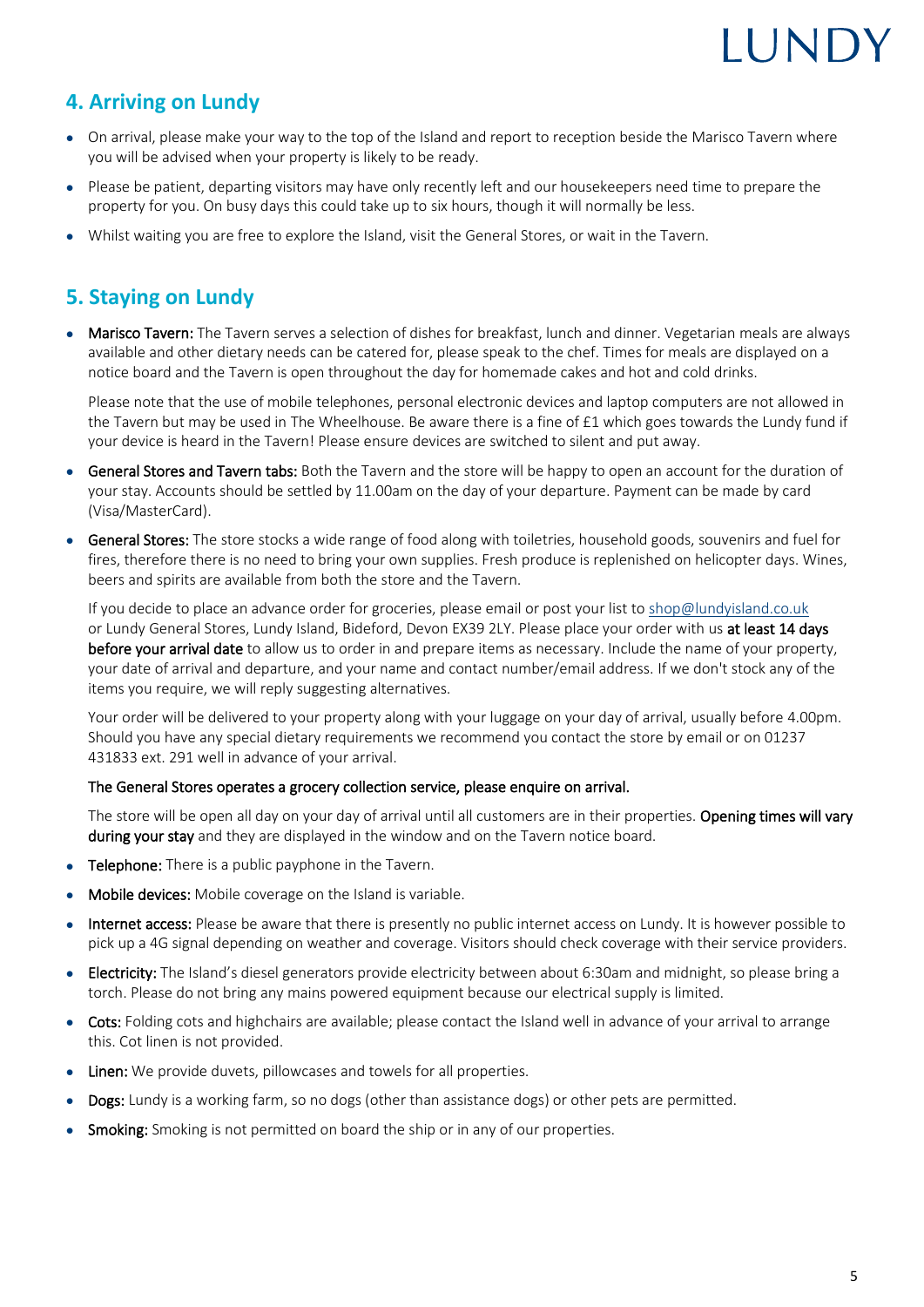## **I UNDY**

- Diving: Because of Lundy's increasing popularity for divers, it is essential that anyone requiring air and/or use of the changing rooms during their stay should book an absolute minimum of four weeks before their arrival. For diving information and booking forms please visit: [www.landmarktrust.org.uk/lundyisland/discovering](http://www.landmarktrust.org.uk/lundyisland/discovering-lundy/activities/diving/dive-facilities)[lundy/activities/diving/dive-facilities.](http://www.landmarktrust.org.uk/lundyisland/discovering-lundy/activities/diving/dive-facilities)
- Climbing: Lundy is a popular climbing destination, but certain restrictions are in place during the seabird breeding season. Prior to arrival climbers should check for the latest updates at: [www.landmarktrust.org.uk/lundyisland/discovering-lundy/activities/climbing.](http://www.landmarktrust.org.uk/lundyisland/discovering-lundy/activities/climbing)
- Drones/model aircraft: Recreational use of drones is not permitted. For research or media use, please contact the warden in the first instance. Prior permission to fly drones or model aircraft is required in writing from the Island Manager or Warden at least one week before your visit. Please be aware that there may be restrictions on areas where you can operate these to protect wildlife and to respect other visitors' privacy. Charges may apply for transportation. Please contact the Warden for further advice at least one week before your arrival.
- Lundy is a rat and mouse free island with strict bio-security measures in place to ensure the island remains rodent free. If you are travelling via private transport, e.g. charter boat or via the MS *Oldenburg*, please remember check your boat and/or bag for any signs of rats or mice before you depart. Additionally, please ensure any food that you bring to the Island is packaged in a sealed plastic container both before and during your trip.

## <span id="page-5-0"></span>**6. Leaving Lundy**

- Please leave your property by 10.00am to allow time for our housekeepers to prepare it for incoming visitors. Guests should check the Tavern blackboard the day prior to your departure from Lundy for confirmation of luggage collection and departure times as these can vary with adverse weather.
- Coach Links: MS *Oldenburg* sails from either Bideford or Ilfracombe depending on tides. As set out in the travel timetable, some sailings depart from one port and return to the other. For those occasions, a coach transfer to the original port is available for an additional fee. The cost of this service is £7.50 per person (under 2s free) and, if customers would like to use the service, places on the coach can be booked at the same time as booking MS *Oldenburg* tickets.

## <span id="page-5-1"></span>**7. Contacting us**

For further travel information, to book your tickets or any general enquiries please contact: The Lundy Shore Office Tel: 01271 863636 Email[: info@lundyisland.co.uk](mailto:info@lundyisland.co.uk) Website[: www.lundyisland.co.uk](http://www.lundyisland.co.uk/)

For specific enquiries about your accommodation booking or to make further bookings contact: The Landmark Booking Office Tel: 01628 825925 Email[: bookings@landmarktrust.org.uk](mailto:bookings@landmarktrust.org.uk) Website[: www.landmarktrust.org.uk](http://www.landmarktrust.org.uk/)

For any queries about details on the Island, or during your stay, please contact the Island direct: Lundy Island Tel: 01237 431831 Email[: general@lundyisland.co.uk](mailto:general@lundyisland.co.uk)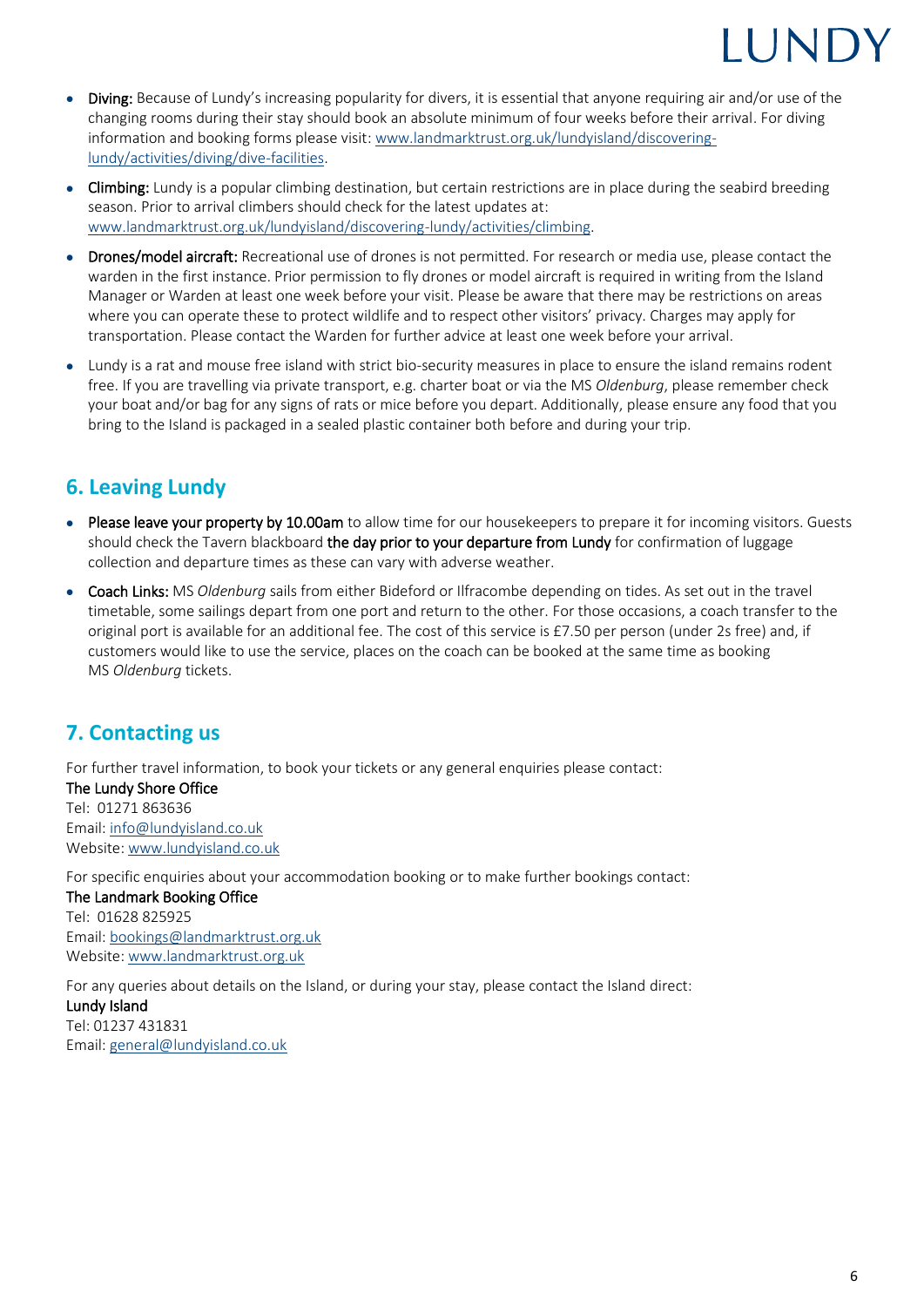# LUNDY

### <span id="page-6-0"></span>**8. Items we provide**

We suggest that you look through this list before you arrive in case there is anything which is not on the list and which you especially feel you need. These items are not provided for camping bookings.

| Kitchen equipment             |                                        |                       |  |  |
|-------------------------------|----------------------------------------|-----------------------|--|--|
| Baking tray                   | Frying pan                             | Roasting tin          |  |  |
| <b>Balloon whisk</b>          | Glasses                                | Rolling pin           |  |  |
| Bread bin                     | Garlic press                           | 2 Sandwich tins       |  |  |
| Bread board                   | Grater                                 | 3 Saucepans           |  |  |
| <b>Bread knife</b>            | Kettle                                 | Sieve                 |  |  |
| Cafetière                     | Kitchen scissors                       | Sink tidy             |  |  |
| Carving knife, fork & steel   | 4 Knifes: vegetable, serrated, 6" & 8" | Sink top dish drainer |  |  |
| Chopping board                | Ladle                                  | Slotted spoon         |  |  |
| Colander                      | Lemon squeezer                         | Solid spoon           |  |  |
| Cooking tongs                 | Medium jug                             | Teapot                |  |  |
| Corkscrew                     | Milk saucepan                          | Tea/coffee strainer   |  |  |
| Crockery                      | Milk jug                               | Tin/bottle opener     |  |  |
| Cruet set                     | Mixing bowl                            | Toast rack            |  |  |
| Cutlery                       | Pedal bin                              | Tray                  |  |  |
| Egg cups                      | Potato masher                          | Wooden spoons         |  |  |
| Fish slice                    | Potato peeler                          |                       |  |  |
| Plastic and polythene         |                                        |                       |  |  |
| Brush & pan                   | Lunch box                              | Washing-up bowl       |  |  |
| <b>Bucket</b>                 | Picnic cups & plates                   |                       |  |  |
| Pyrex                         |                                        |                       |  |  |
| 2 Bowls                       | Fruit bowl                             | Soufflé dish          |  |  |
| 2 Casseroles                  | Measuring jug                          |                       |  |  |
| Covered butter dish           | 2 Pie dishes                           |                       |  |  |
| <b>Electrical equipment</b>   |                                        |                       |  |  |
| Fridge                        | Vacuum cleaner                         | Toaster               |  |  |
| <b>General equipment</b>      |                                        |                       |  |  |
| Ashtray                       | Floor cloths                           | Small bar of soap     |  |  |
| Boot jack                     | Hot water bottle $-1$ per bed space    | Tea towels            |  |  |
| Broom                         | Loo paper $-1$ per WC                  | Washing up brush      |  |  |
| Clothes airer                 | Oven cloth                             | Washing up liquid     |  |  |
| Deck chairs - 1 per bed space | Salt & pepper                          |                       |  |  |
| Dish cloths                   | Scrubbing brush                        |                       |  |  |

We provide crockery, cutlery and glasses for as many people as there are beds, plus two further sets in case you invite others for a meal. The largest buildings may have more than this. If you need fuel for fires or stoves, please contact the General Stores.